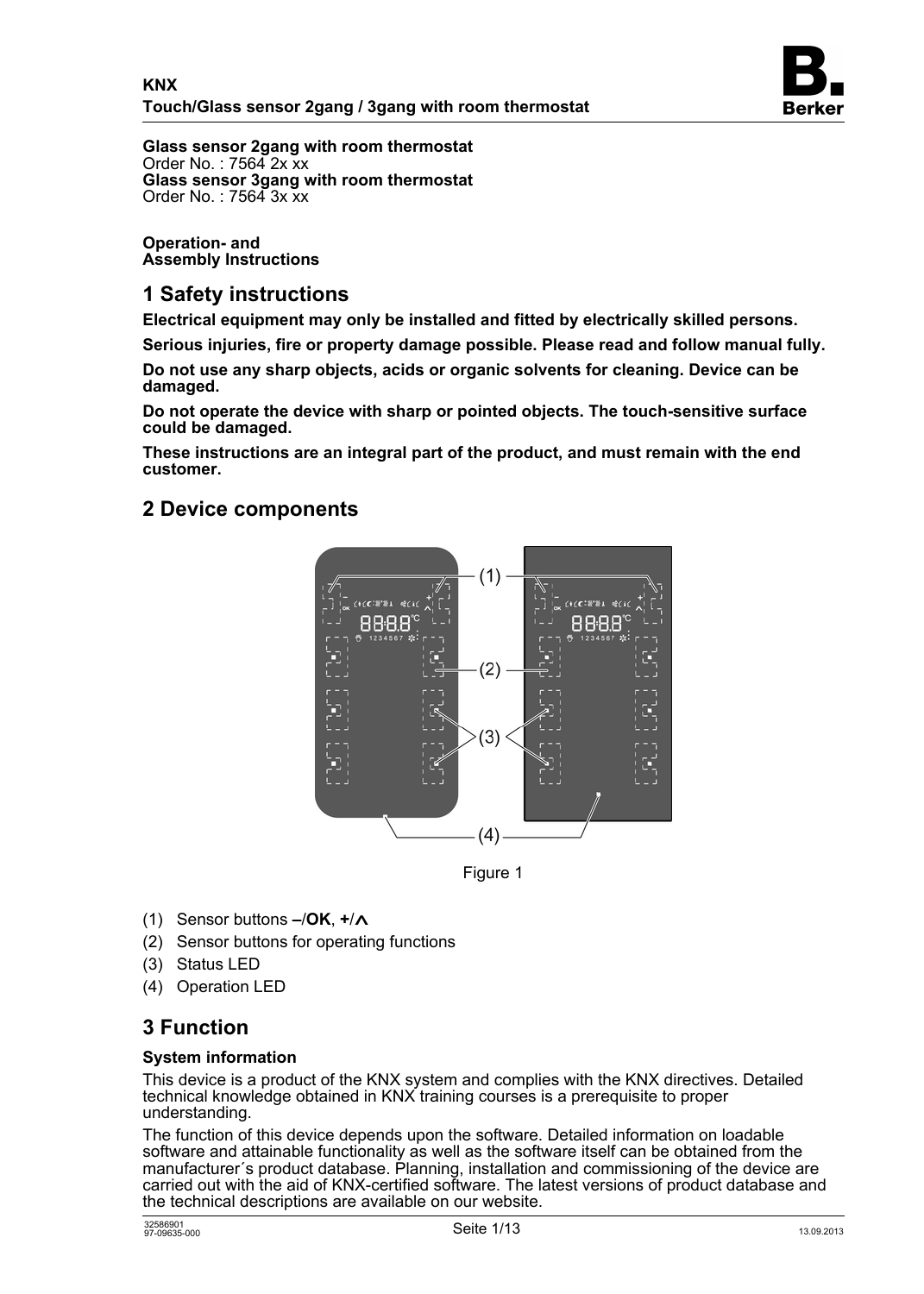

#### **Intended use**

- Operation of loads, e.g. light on/off, dimming, blinds up/down, brightness values, temperatures, calling up and saving light scenes, etc.
- Touch sensor: Installation in double flush-mounted appliance box according to DIN 49073
- Glass sensor: Glass sensor TS: Installation in double installation socket for glass sensor (see chapter 6.3. Accessories)

#### **Product characteristics**

- The pushbutton functions switching, dimming, controlling blinds, value transmitter, calling up moods, etc.
- Operation through touching the sensor buttons
- LED to display status or actuation
- Integrated room temperature sensor
- Room temperature control with setpoint value specification
- Display of room and setpoint temperature
- Display of external temperature; in conjunction with external KNX temperature sensor
- Display of day and time, in conjunction with KNX time encoder
- Temperature limitation for floor heating; in conjunction with external temperature sensor
- Integrated bus coupling unit

# **4 Operation**

The operation of functions or electrical consumers can be set individual for each device. Two operating modes are used:

Single button operation:

Switching on or off or dimming brighter/darker, e.g. of lighting, takes place alternately when the same sensor button is pressed repeatedly.

Two button operation: Two sensor buttons next to each other form a function pair. Pressing the left button, for example, switches or dims lighting on or brighter, pressing the right one switches it off or makes it darker.

#### **Operating a function or load**

Consumers such as lighting, blinds, etc. are operated using the sensor buttons (2) and such operation depends on the programming of the device.

 $\blacksquare$  Press a sensor button.

The stored function is executed.

 $\overline{ii}$  The actuation pulse is relative to the length of touch. Depending on the function, short and long actuations may trigger different actions, e.g. switching/dimming.

#### **Operating modes and display icons**

The device compares the current room temperature with the setpoint temperature and controls heating or cooling devices according to the current demand. The setpoint temperature depends on the current operating mode and can be changed by the user, depending on the programming. The operating modes and the current controller status are shown in the display.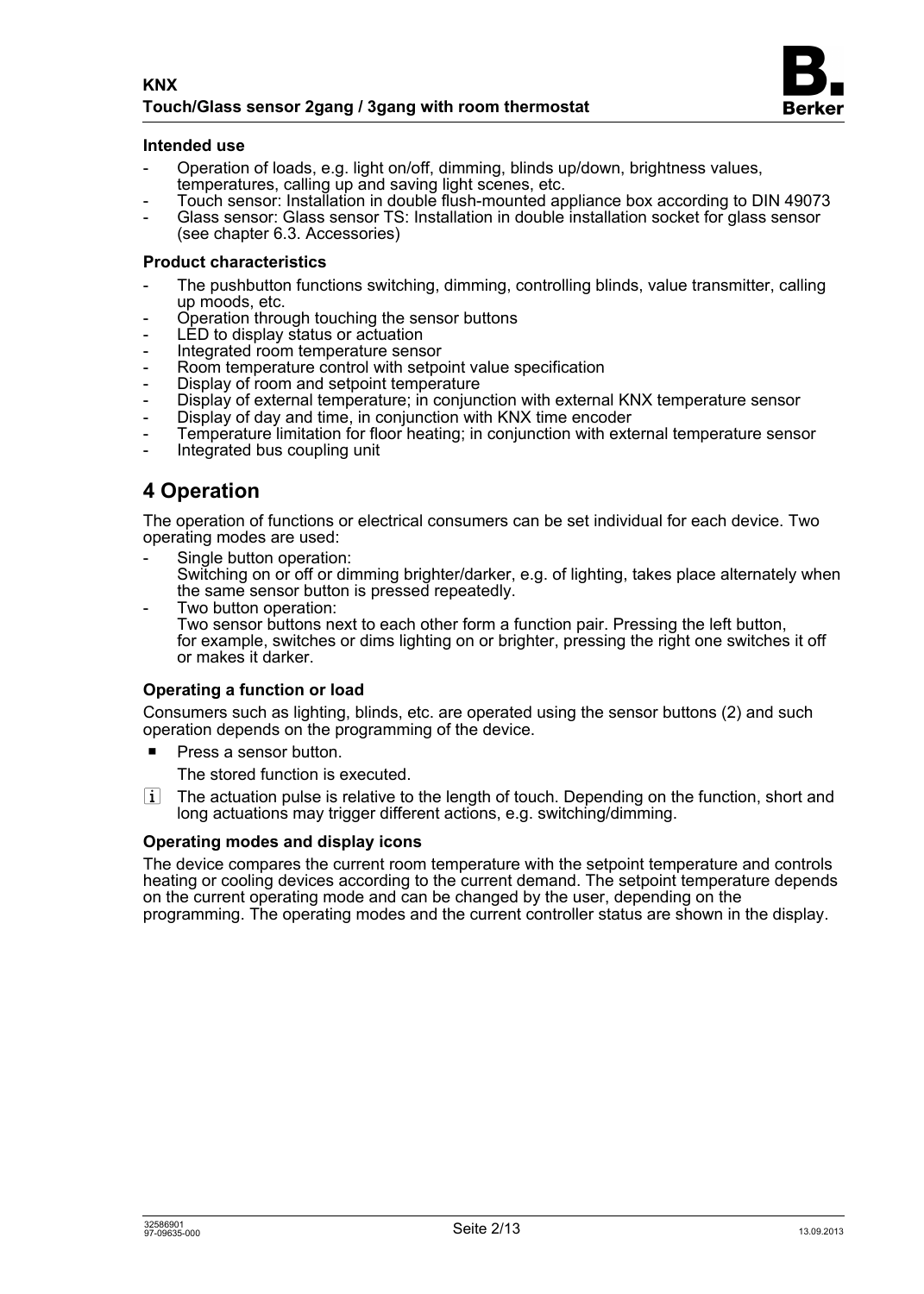



## Figure 2

| ĹŤ                         | <b>Operating mode Comfort</b>                  |
|----------------------------|------------------------------------------------|
| ŤĹ                         | Operating mode Standby                         |
|                            | <b>Operating mode Night</b>                    |
| * <u>\%</u>                | Operating mode Frost/heat protection           |
| აგ                         | Display dewpoint operation; controller blocked |
| $\hat{H}$                  | Comfort extension, night                       |
| 〔   * ※                    | Comfort extension, frost protection            |
| ₩                          | Setpoint value shift active                    |
| ※., ※:, ※!                 | Fan controller with fan level display          |
| $\underline{\mathbb{X}}^*$ | Heating mode                                   |
| - <u>W</u>                 | Cooling mode                                   |
| $\mathbf{f}$               | Icon blocked: buttons locked                   |
| Ĺl                         | Interior temperature                           |
| IL                         | Outdoor temperature                            |
| 17                         | Weekdays MonSun                                |
| $-$ and $+$                | Active when values are changed.                |
| OK and $\Lambda$           | Active, when the menu is active.               |
|                            |                                                |

The numeric display shows temperature values or times.

#### **Basic display**

Depending on the programming, the display can either be switched on permanently or for a specific time.



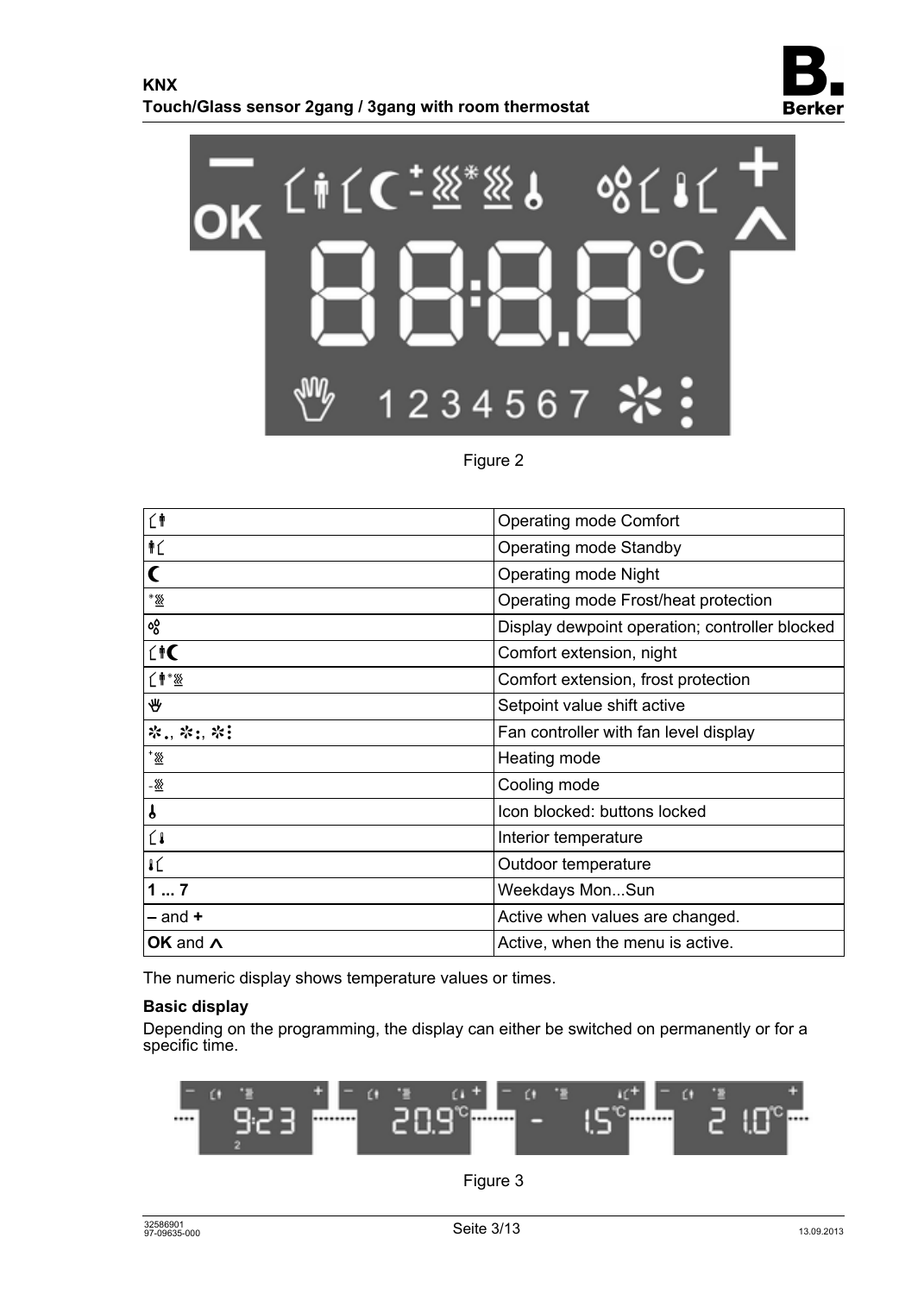

When switched on, the display shows, next to the icon for the current operating mode,

- the current time and day
- the current room temperature
- the current exterior temperature
- the current setpoint temperature

#### **Changing the room temperature**

For short-term manual modification of the setpoint temperature.



Figure 4

The basic display is visible.

- Touch the left or right sensor button (1). The display shows the current setpoint temperature.
- Reduce setpoint temperature: press the left sensor button –. - or -
- Increase setpoint temperature: press the right sensor button **+**.

The setpoint temperature is adjusted in steps of 0.5 °C.

The adjusted value is applied immediately.

The  $\mathcal Y$  icon in the display shows that the setpoint temperature was adjusted.

The system returns to the basic display automatically after a specified time has elapsed or when any sensor button (2) is pressed.

i With appropriate programming, manual changes to the setpoint temperature is cancelled by changing the operating mode.

#### **Displaying the main menu**

From the main menu, it is possible to access additional functions for controlling and displaying the room temperature, e.g. cleaning function, operating mode switch, setting the setpoint temperatures (Figure 5).



Figure 5

The basic display is visible. The main menu is enabled.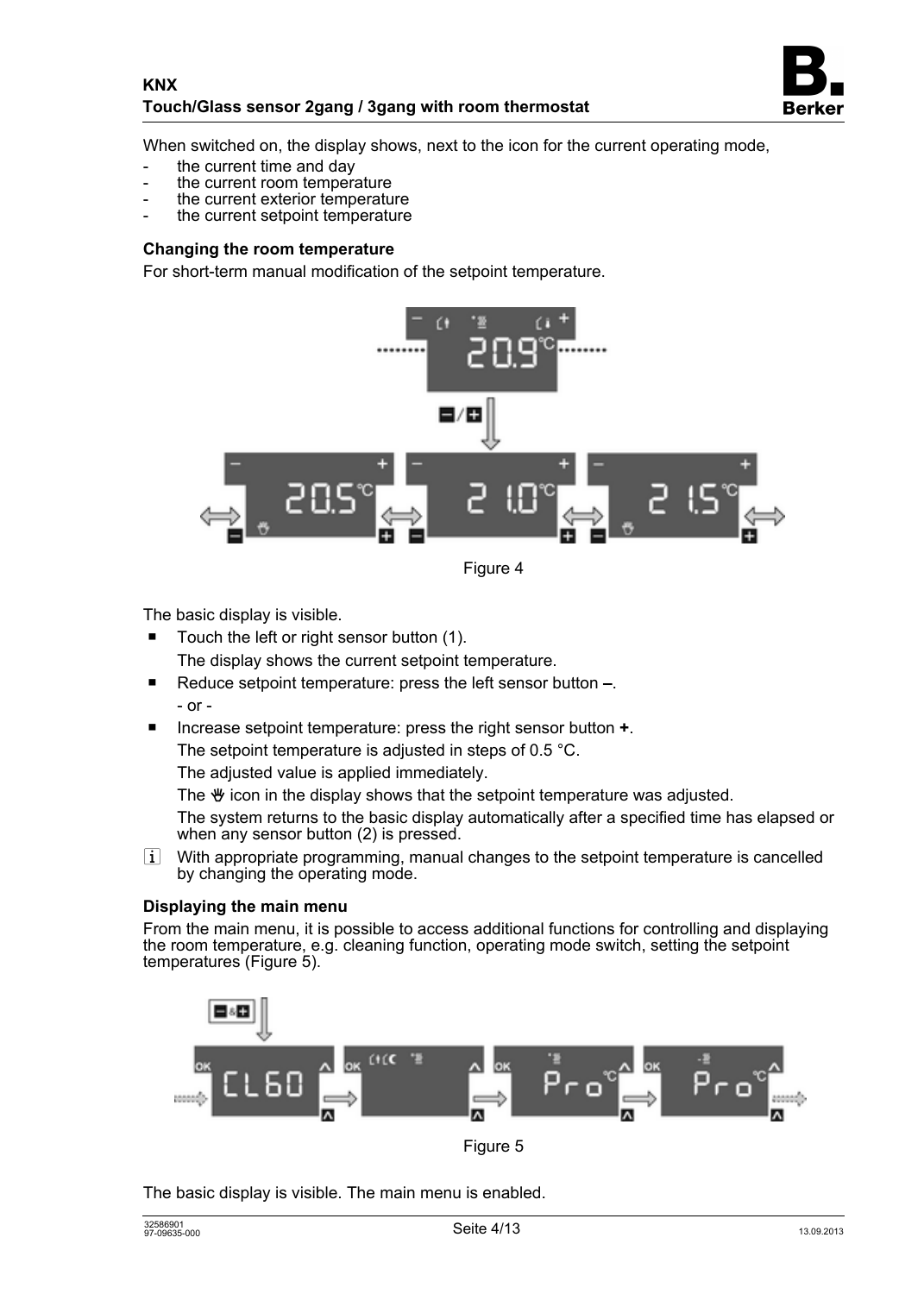

- Press the **+** and sensor buttons simultaneously. The display shows the menu item **CL60**.
- i Pressing the sensor button  $\Lambda$  opens the additional menu items in sequence.

### **Setting the operating mode**



Figure 6

The main menu is displayed (Figure 5).

- **Using the sensor button**  $\Lambda$ **, select the menu item Operating mode switch.**
- Press the **OK** sensor button. The active operating mode is displayed with its setpoint temperature (Figure 6).
- **Press the sensor button A to select the required operating mode.**
- **Press the OK** sensor button

The setting is saved.

The display shows the new operating mode.

The setpoint temperature for the room is set according to the new operating mode.

#### **Activating comfort extension**

With automatic changeover of the operating modes, e.g. by an external timer, it is nevertheless possible to retain the comfort mode for some time. This is made possible by the comfort extension. Die Komfortverlängerung ist zeitlich begrenzt.

The device is in the operating mode Night or Frost/heat protection.

Eine Präsenz-Taste ist programmiert.

■ Actuate the Presence button on the device or other installed operating devices.

The display shows the icons  $\hat{\mathbf{f}}$  or  $\hat{\mathbf{f}}$  \*...

The setpoint temperature for comfort mode is set for the set time.

Once the programmed time expires, the original operating mode Night or Frost/heat protection is restored.

 $\overline{1}$  The comfort extension can also be activated automatically, e.g. via a presence sensor.

#### **Change setpoint temperatures**

For permanent setting of the setpoint temperatures for the Comfort, Standby and Night operating modes.

The main menu is displayed (Figure 5).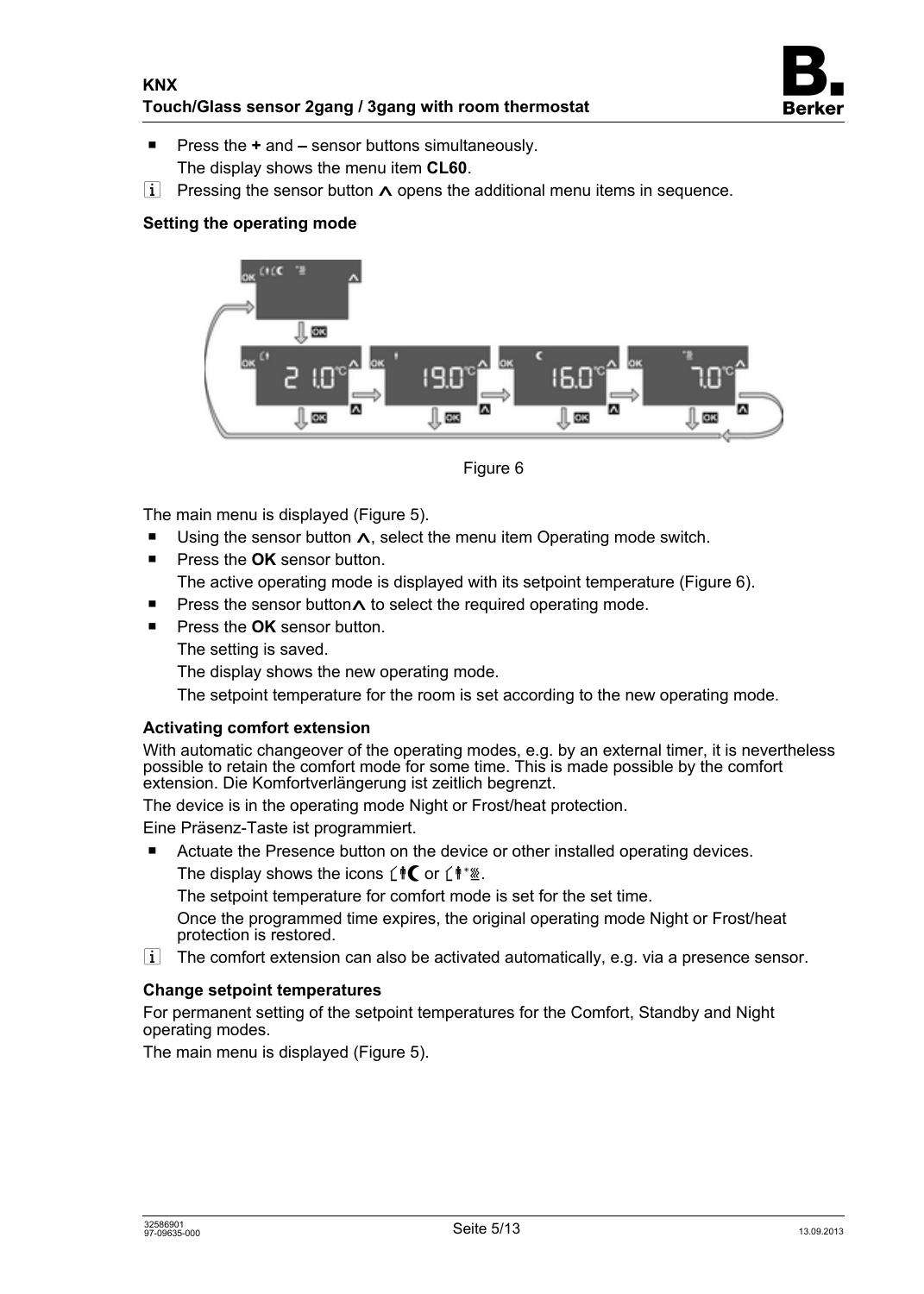



Figure 7

- Press the sensor button ∧ to select the menu item **Pro** for Heating mode <sup>\*</sup><sup>336</sup> or Cooling mode  $\frac{1}{2}$  and press the sensor button **OK**(Figure 7).
- **Press the sensor button**  $\Lambda$  **to select the required operating mode and press the OK sensor** button.

The setpoint temperature flashes.

- Reduce setpoint temperature: press the left sensor button –. - or -
- Increase setpoint temperature: press the right sensor button **+**.



Figure 8

- Apply changes: press the **+** and sensor buttons simultaneously. The set setpoint temperature for the set operating mode is saved. The display returns to the main menu.
	- or -
- Do not apply change: press another sensor button. The device returns to the basic display.
- $\overline{1}$  If the setpoint temperature should be changed for other operating modes, repeat the described operating levels.

### **Cleaning the device**

The device can be blocked for 60 s to prevent unintentional actions from being executed when the glass is being cleaned.

The main menu is displayed.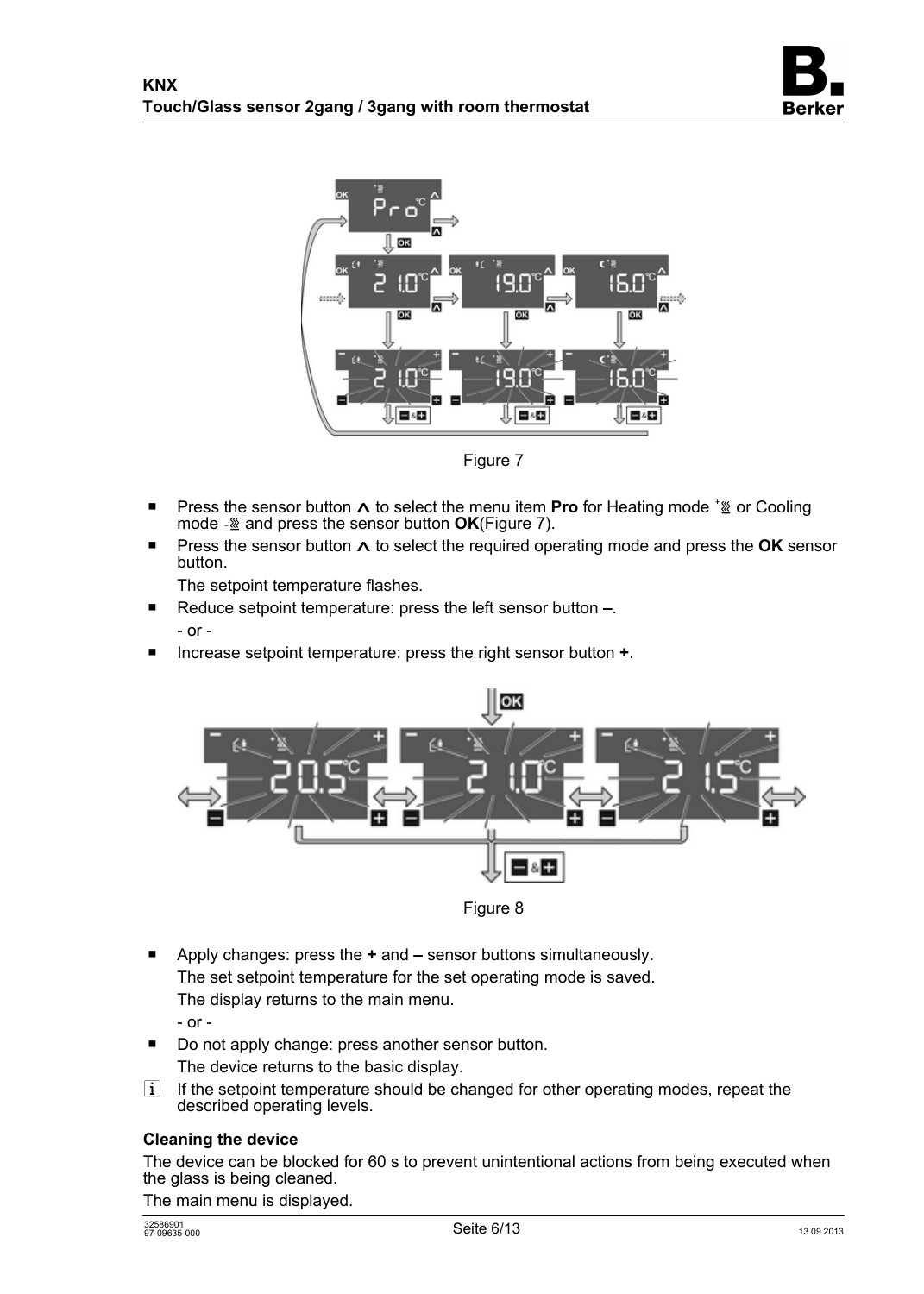



Figure 9

**Press the sensor button**  $\Lambda$  **to select menu item <b>CL60** for the cleaning function and then press the sensor button **OK**(Figure 9).

All the functions on the device are blocked for 60 s.

All the status LEDs of the sensor buttons flash.

The display shows the time remaining until the end of the Cleaning function.

After 60 s, the device automatically reverts to the basic display, the lock is removed and normal operation possible.

 $i$  Cleaning with a lightly moistened, lint-free cloth, possibly with a mild glass cleaner. Do not use sharp objects or abrasive cleaning agents, e.g. scouring powder.

# **5 Information for electrically skilled persons**



# **DANGER!**

**Electrical shock on contact with live parts in the installation environment. Electrical shocks can be fatal.** 

**Before working on the device, disconnect the power supply and cover up live parts in the working environment.**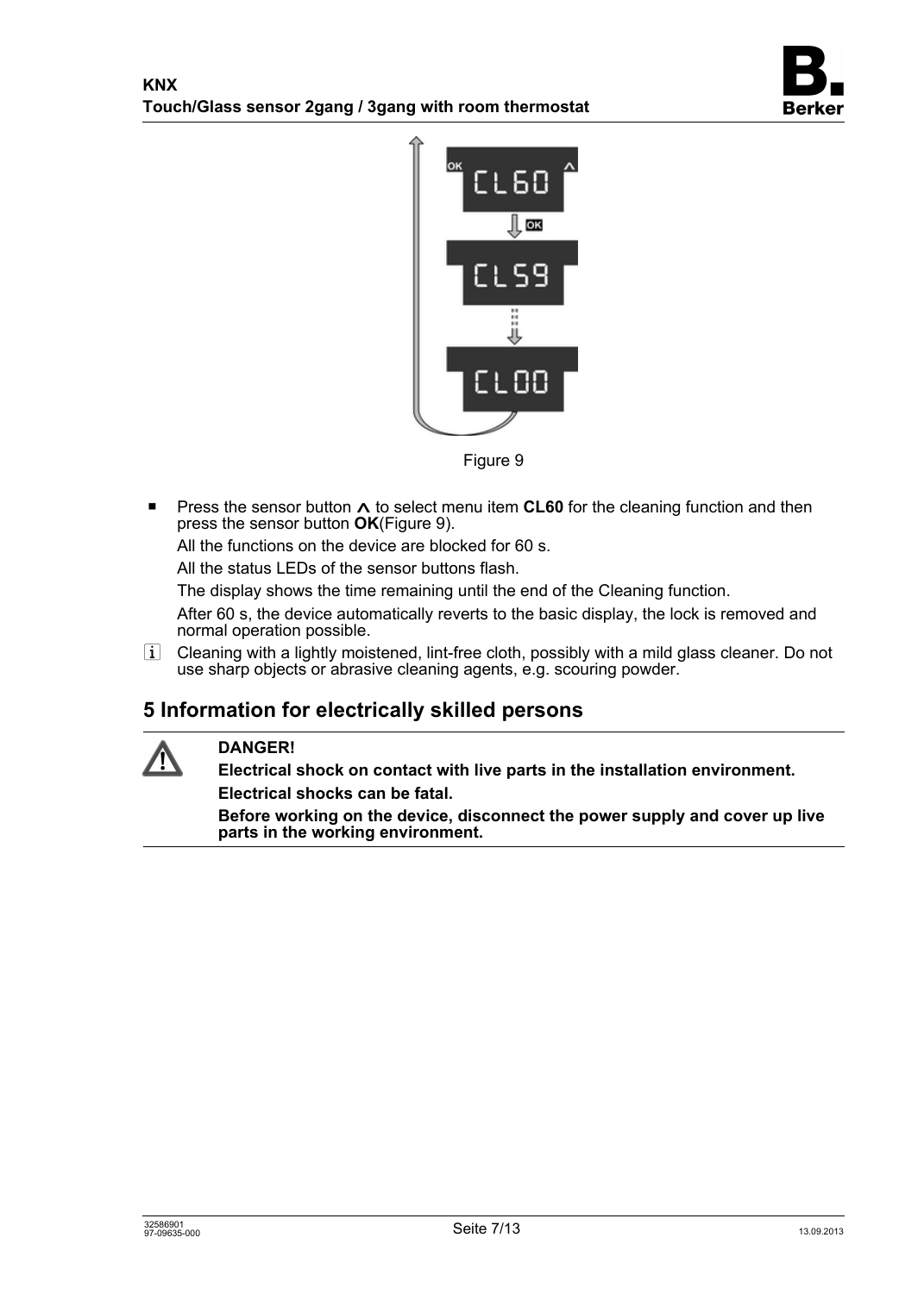

# **5.1 Touch sensor with room thermostat**

**Mounting and connecting the Touch sensor** 



Figure 10

- (5) Power supply connection
- (6) Connection of wired floor temperature/remote sensors (accessories)
- (7) KNX connection
- (8) Programming LED
- (9) Programming button

The device is installed by screwing the mounting frame to the appliance box or to the wall. Increased dismantling protection is achieved by securing the device on the bottom of the mounting frame using a retaining screw.

Use double flush-mounted box. Mounting on single flush-mounted boxes or surface-mounted boxes is not possible.

Bus voltage and an additional power supply are available at the installation location.

- $\overline{ii}$  The yellow and white wire pair of the KNX bus line can be used to provide an additional power supply.
- Align the mounting frame (10) and screw it to the appliance box or the wall (Figure 11). Observe marking **TOP** = TOP. Use the enclosed set of screws.
- Connect power supply to the terminal  $(5)$ .
- Connect the KNX bus voltage to the terminal  $(7)$ .
- $\blacksquare$  Optional: Connect the external temperature sensor to the terminal (6).
- $\overline{ii}$  Programming button and LED are accessible only from the back of the device. If possible, load the physical address into the device before the final installation (see chapter 5.3. Commissioning).
- $\blacksquare$  Attach the device onto the mounting frame until it locks in place.
- $\blacksquare$  Tighten the retaining screw (11) on the bottom of the mounting frame. Use a Pozi-Drive screwdriver, size 0.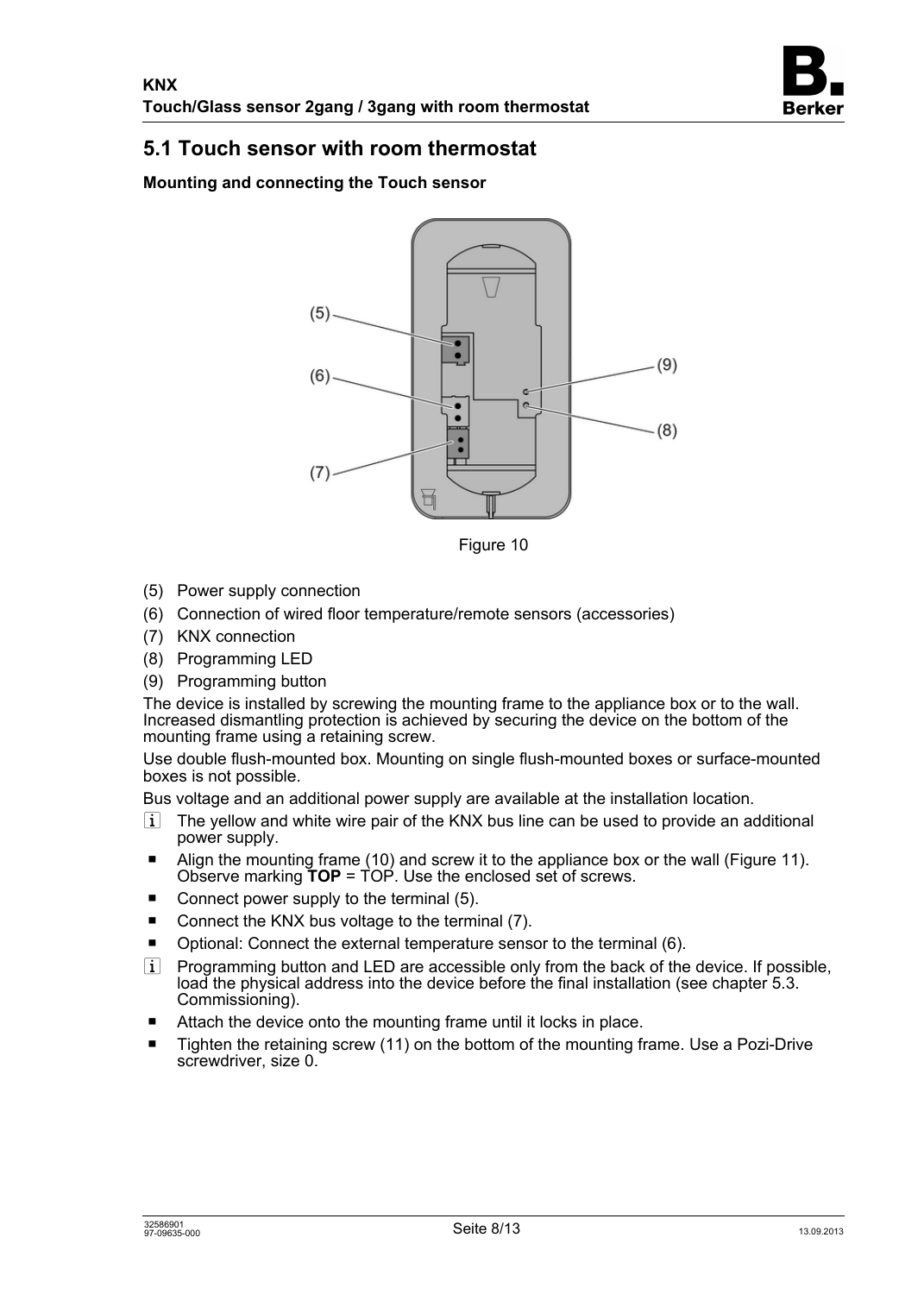



Figure 11

(10) Mounting frame

(11) Retaining screw

# **5.2 Glass sensor with room thermostat**

### **Preparing the Glass sensor for mounting on a smooth substrate**



Figure 12

### (12) Adhesion points for adhesive dots

(13) Retaining peg

The adhesive dots prevent the glass sensor from slipping when mounted on smooth surfaces.

- Free the adhesion points for the adhesive dots on the rear side of the glass sensor (12) from impurities.
- Remove the adhesive dots from the carrier film and stick them to the four adhesion points.
- $\blacksquare$  Free the substrate of impurities.
- Before mounting the glass sensor, remove the protective film from the adhesive dots.
- $\overline{1}$  Before completing mounting, align the glass sensor and press it in the area of the adhesive dots, in order to fix it in place.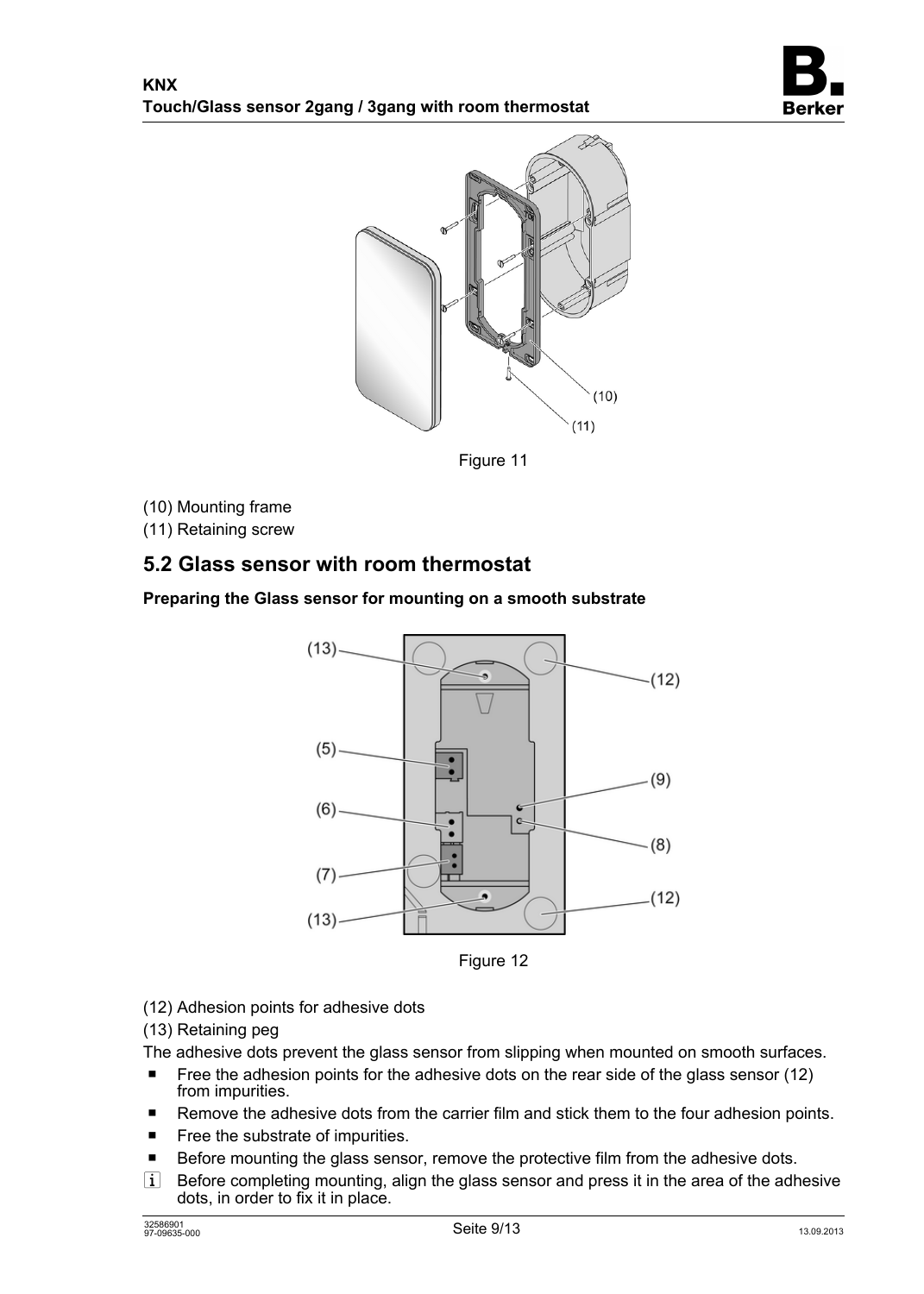

### **Mounting and connecting the Glass sensor**

Use the double installation socket (accessory). Mounting on single concealed sockets is not possible.

Optional: For increased dismantling protection or to increase the shadow gap to the wall, use the enclosed mounting frame (10). For this, lock the mounting frame onto the device from behind. Observe marking **TOP** = TOP.

Bus voltage and an additional power supply are available at the installation location.

- $\overline{1}$  The yellow and white wire pair of the KNX bus line can be used to provide an additional power supply.
- If necessary, measure the surface compensation. With deeper installation sockets, adjusting the retaining pegs (14) on the threaded pins (15) allows a surface compensation of up to 20 mm. Unscrew the retaining pegs (14) by the surface compensation **x**, so that they are at a distance of 15 mm  $+ x$  from the socket for the threaded pins
- i When the mounting frame is used, the distance for the surface compensation is 20 mm +  $x$ from the socket for the threaded pins.



- (10) Mounting frame
- (14) Retaining peg
- (15) Threaded pin
- (16) Friction spring
- (17) Double installation socket (accessory)
- Connect power supply to the terminal  $(5)$ .
- Connect the KNX bus voltage to the terminal  $(7)$ .
- $\blacksquare$  Optional: Connect the external temperature sensor to the terminal (6).
- $\overline{ii}$  Programming button and LED are accessible only from the back of the device. If possible, load the physical address into the device before the final installation (see chapter 5.3. Commissioning).
- **IDED** Insert the device with the threaded pins (15) into the friction springs (16) of the appliance box (17) and push it in until the retaining pegs noticeably lock into place.
- Align the device and push it in in the area of the retaining points to fix it.

#### **Mounting the Glass sensor with increased dismantling protection**

For increased dismantling protection, the mounting frame is firmly screwed to the appliance box or the wall and the device secured using a retaining screw on the bottom of the mounting frame.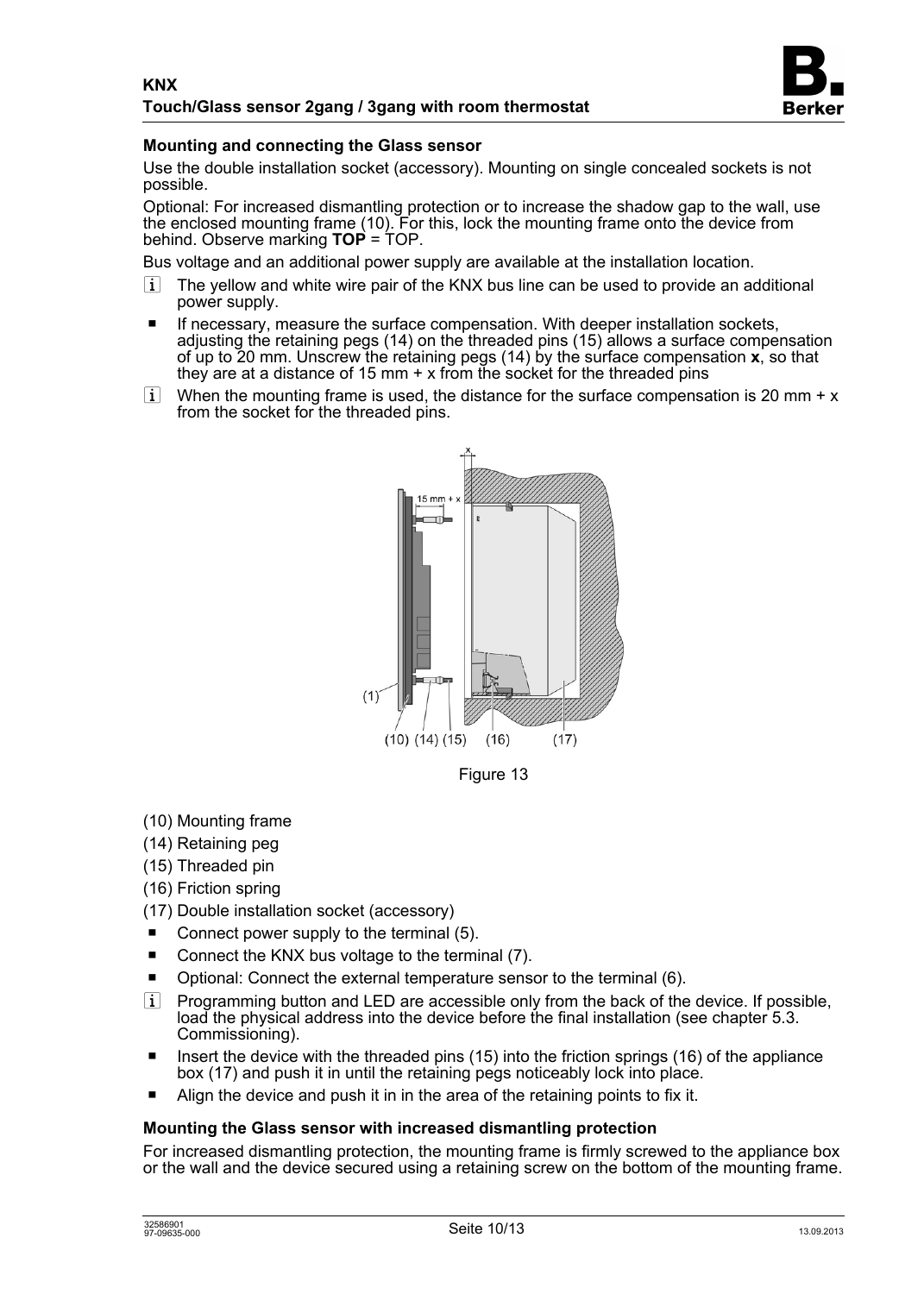

- $\blacksquare$  Lever the friction spring seats (16) out of the appliance box, in order to reveal the screw holes of the installation socket.
- Align the mounting frame and screw it to the appliance box of the wall. Observe marking **TOP** = TOP. Use the enclosed set of screws.
- Connect power supply to the terminal  $(5)$ .
- Connect the KNX bus voltage to the terminal  $(7)$ .
- $\blacksquare$  Optional: Connect the external temperature sensor to the terminal (6).
- $\overline{ii}$  Programming button and LED are accessible only from the back of the device. If possible, load the physical address into the device before the final installation (see chapter 5.3. Commissioning).
- $\blacksquare$  Attach the device onto the mounting frame until it locks in place.
- $\blacksquare$  Tighten the retaining screw (11) on the bottom of the mounting frame. Use a Pozi-Drive screwdriver, size 0.



Figure 14

#### (18) Friction spring seat

#### **Dismantling the Glass sensor**

- **The If available, slacken the retaining screw on the bottom edge. Use a Pozi-Drive screwdriver,** size 0.
- $\blacksquare$  Press the enclosed dismantling too in the centre of the glass sensor.
- Using the dismantling tool, pull the glass sensor evenly out of the anchoring friction springs or mounting frame.
- Disconnect the connection cables.

# **5.3 Commissioning**

### **Loading the physical address and application software**

Configuration and commissioning with ETS3.0d with Patch A or later.

The device is connected and ready for operation.

The rear side of the device must be accessible.

- **Press the Programming button (9).** The programming LED (8) shows the programming state red.
- Assign physical address. The programming LED goes out.
- Write the physical address on the device label.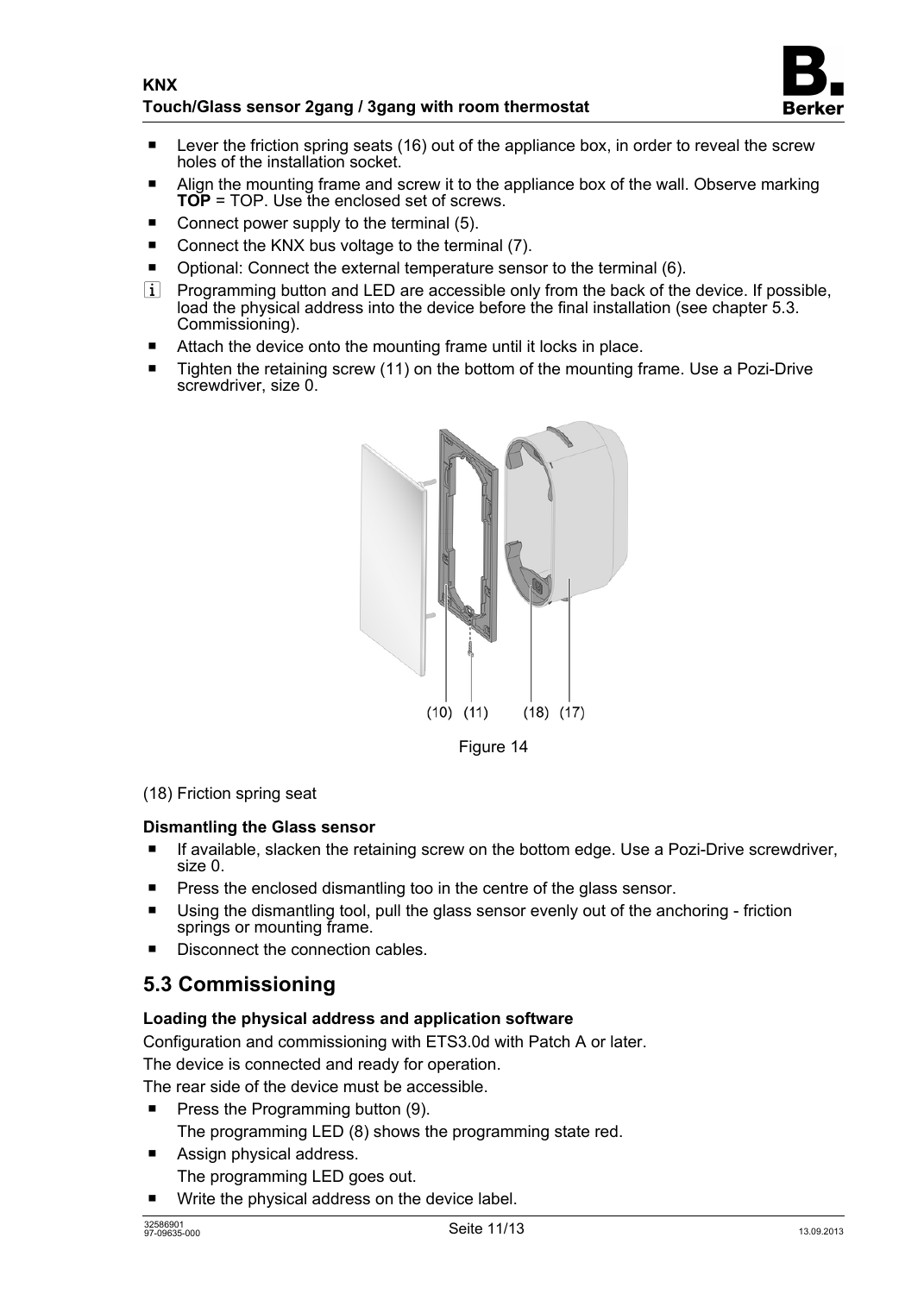

Load application software into the device.

# **6 Appendix**

## **6.1 Technical data**

KNX medium TP 1<br>Commissioning mode that the commissioning mode of the commissioning mode of the commissioning mode of the comm<br>S-mode Commissioning mode<br>Rated voltage KNX and S-mode S-mode S-mode<br>Rated voltage KNX Rated voltage KNX and the Calculus Control of the Calculus Control of the DC 21 ... 32 V SELV<br>Power consumption KNX and the Calculus Control of the Control of the Control of the Control of the Control of Power consumption KNX<br>Connection mode KNX Ambient temperature -5 ... +45 °C<br>Storage/transport temperature -5 ... +70 °C Storage/transport temperature

Power supply<br>Rated voltage Power consumption

Internal clock Resolution, clock 1 min<br>Rate deviation 1 min 2009 1 min 2009 1 min 2009 1 min 2009 1 min 2009 1 min 2009 1 min 2009 1 min 2009 1 min 2

Internal room temperature sensor Measuring range  $0^{\circ}$ C ...+40°C ±1%<br>Resolution 0.1 K Resolution 6.1 K

Connection terminal<br>-5 ...  $+45^{\circ}$ C

DC 18 ... 32 V SELV<br>max. 0.5 W

max. 8 min/day

# **6.2 Troubleshooting**

#### **Glass sensor does not lock in place**

Retaining pegs on the threaded pins adjusted incorrectly. Remeasure the adjustment of the retaining pegs and correct them as necessary.

#### **Glass sensor moves on the wall**

Smooth substrate provides insufficient hold. Use the adhesive dots supplied for mounting.

#### **Touch/Glass sensor cannot be removed**

The device was mounted with increased dismantling protection. Slacken the screw on the bottom of the mounting frame.

#### **Touch/Glass sensor does not react to operation**

Connection to the bus voltage is faulty or has incorrect polarity. Check, and if necessary, correct the wiring, bus line and power supply.

#### **Display remains dark**

Bus or power supply is faulty or has incorrect polarity.

Check, and if necessary, correct the wiring, bus line and power supply. Display switched to dark centrally.

### **Impossible to switch the operating mode using menu operation**

It may be that an open window with a window contact or a presence detector prevents the switch.

#### **Not possible to actuate the sensor buttons**

Button lock active. Icon is  $\bar{k}$  shown.

Switch off the button lock.